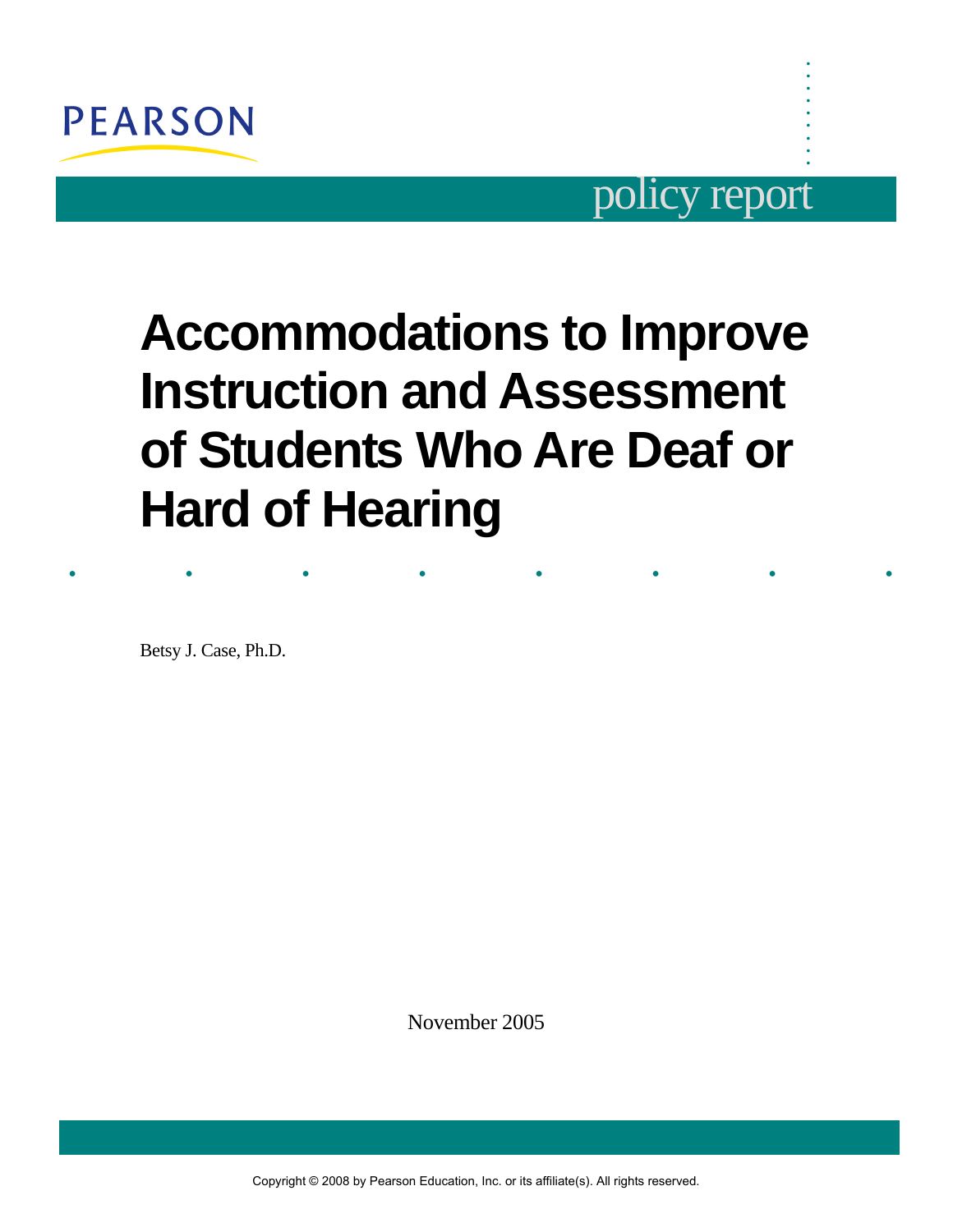# Accommodations to Improve Instruction and Assessment of Students Who Are Deaf or Hard of Hearing

#### **Background/Introduction**

**. . . . . . .**

> Raising academic standards for all students and measuring student achievement to hold schools accountable for educational progress are central strategies for promoting educational excellence and equity in our schools. The No Child Left Behind Act of 2001 (NCLB) was designed to support state efforts, establish challenging standards, develop aligned assessments, and build accountability systems for districts and schools that are based on educational results. As stated by Case (2003):

Requirements for including all Students With Disabilities (SWD) in assessments stem from a number of federal laws, including Section 504 of the Vocational Rehabilitation Act of 1973 (Section 504), Title II of the Americans with Disabilities Act of 1990 (ADA), Title I of the Elementary and Secondary Education Act (ESEA), and the Individuals with Disabilities Education Act of 2004 (IDEA 2004). Both NCLB, which reauthorized and amended Title I of ESEA, and IDEA 2004 require that students with disabilities be provided accommodations, when appropriate and documented on the student's Individualized Education Plan (IEP) or Section 504 plan. Since assessment is often associated with direct individual benefits (e.g., promotion, graduation) and is an integral part of accountability systems, it is an imperative for researchers to look closely at the accommodations allowed in instruction and assessment. (p. 2)

Accommodations in assessment and instruction are especially important to students who are deaf or hard of hearing because they do not have ready access to standard English as they enter school. As a result, their educational progress is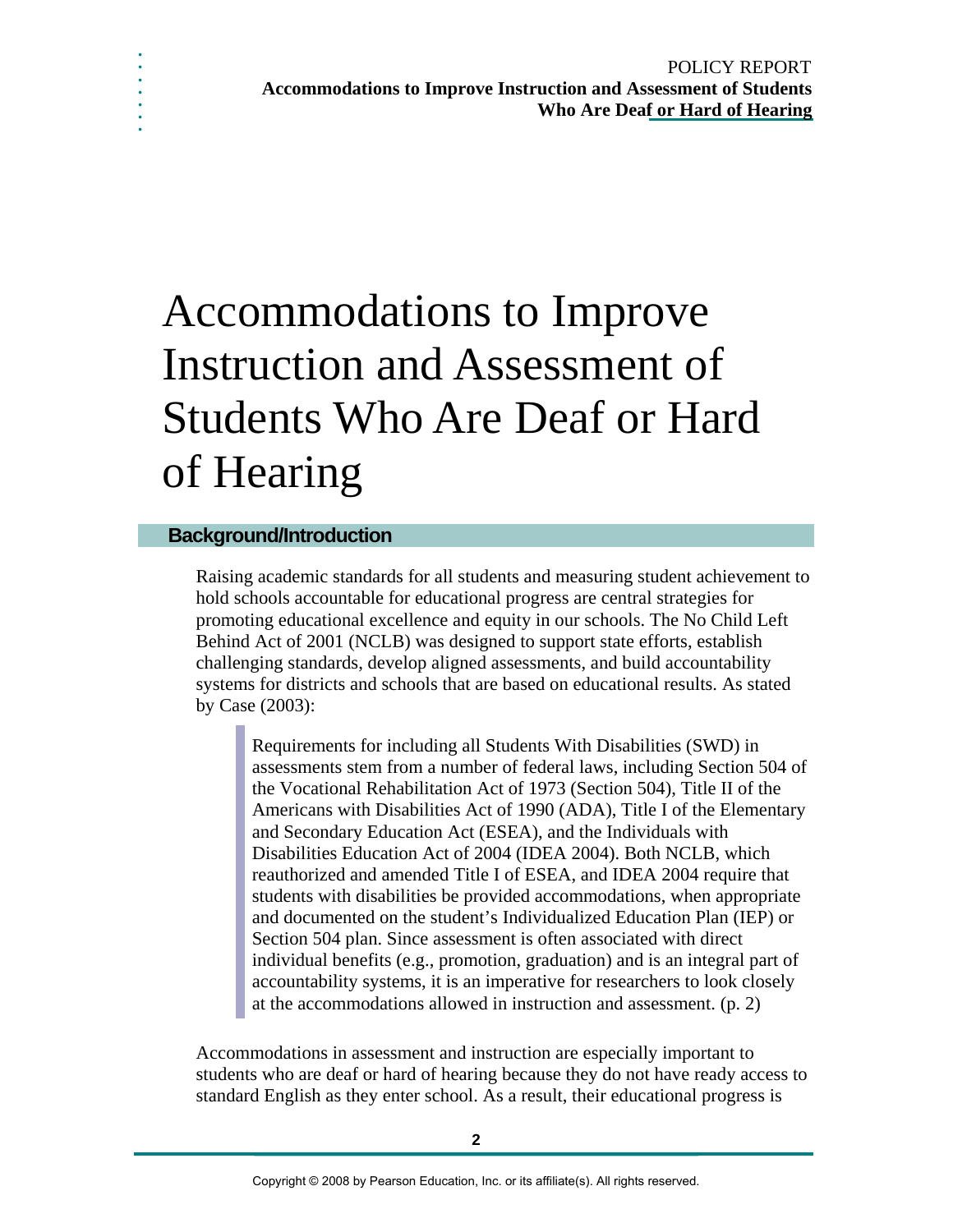#### POLICY REPORT **Accommodations to Improve Instruction and Assessment of Students Who Are Deaf or Hard of Hearing**

often delayed. To understand the appropriate selection of accommodations for this population, we need to understand the implication of being deaf or hard of hearing and how it affects education.

#### **Deafness and Hardness of Hearing: Variables Affecting Education**

Hearing loss is described as prelingual (before acquiring language) or postlingual (after acquiring language). Hearing loss is also categorized by severity (a continuum of mild to profound). There are also some people who have no hearing at all—those people who are deaf. The remainder of this section deals with students who are deaf and students with severe to profound hearing loss.

In the following observation, Mounty (2001) aptly summarizes the primary reason that this student population faces distinct challenges with regard to assessment:

At the heart of this difficulty is the reality that often English functions as a nonnative language within this population. Because English is auditorily based, deaf and hard of hearing individuals do not have full access to it across situations.

To paraphrase Rudner (1978; cited in Gordon and Stump, 1996), standardized, high-stakes testing presumes a certain level of English proficiency that is not necessarily appropriate for students who are deaf or severely hard of hearing. The presumption of a certain level of verbal language ability presents several problems for these students, including the following:

• difficulties with English

**. . . . . . .**

- diverse modalities of communications
- deficient reading skills
- culturally-related experiential differences
- test validity and reliability (p. 236)

#### **Difficulties with English**

Students who are deaf or severely hard of hearing are precluded from understanding speech and aural communication without some type of accommodation. Students born with hearing loss or who lose hearing at a very early age miss out on crucial developmental milestones and experiences that benefit students without hearing loss. The result is that they enter school developmentally delayed in learning English, lagging in language development, and lacking knowledge of English. Because high-stakes tests have a highly verbal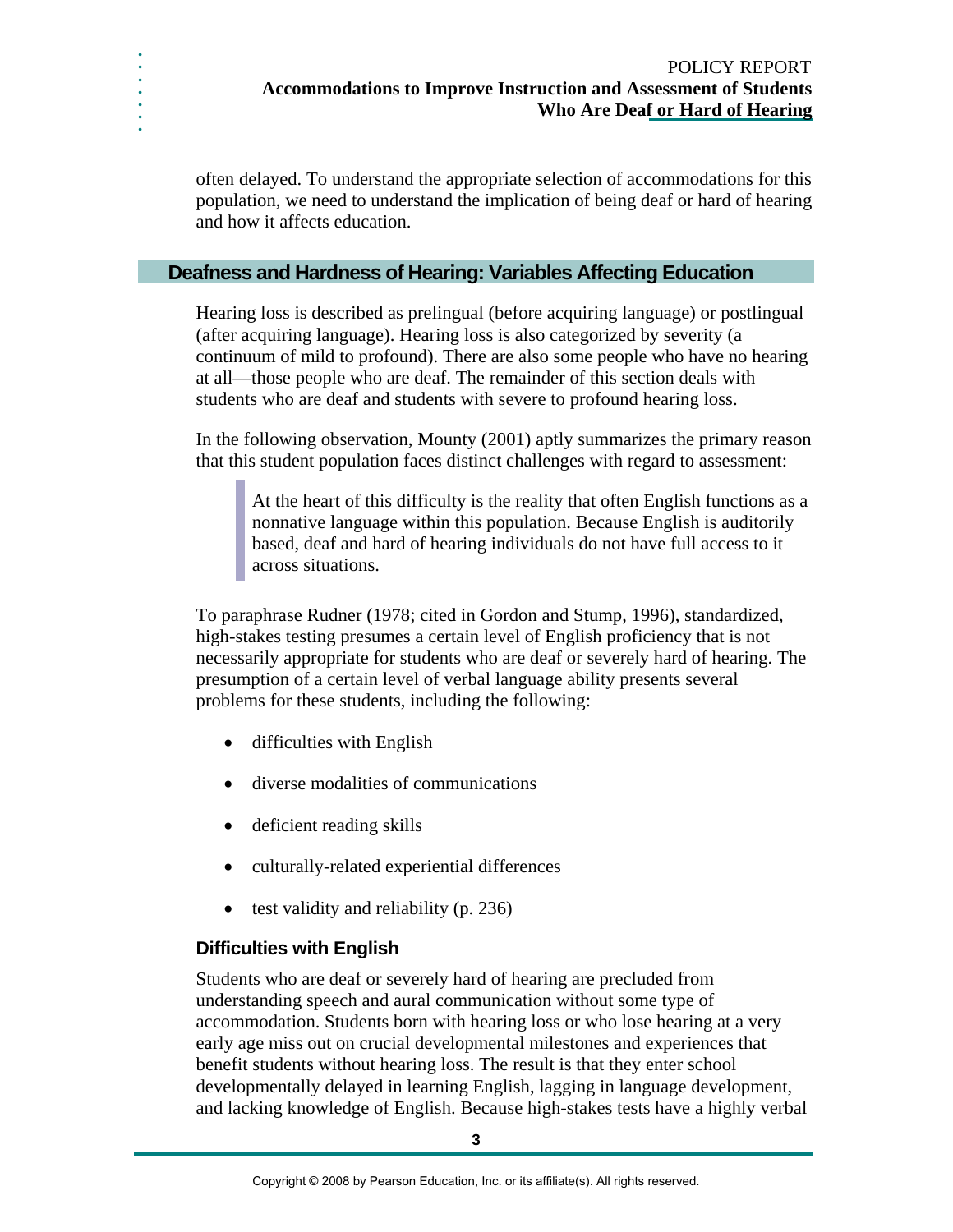#### POLICY REPORT **Accommodations to Improve Instruction and Assessment of Students Who Are Deaf or Hard of Hearing**

aspect, students who have restricted language skills are at a distinct disadvantage. Those learning sign language are, in essence, learning English as a second language. When one also considers the expressive and receptive modalities of deaf or hard of hearing students, which differ significantly from those of Englishbased hearing students, the need for accommodations becomes even more apparent.

#### **Diverse Modalities of Communication**

A student who is deaf or hard of hearing is taught with a wide variety of modalities depending on his or her individual needs, the area of the county in which he or she lives, the school's capacity, and the student's individual abilities. These modalities of approach to teaching include the following:

• oral,

**. . . . . . .**

1

- sign language, or
- total communication programs.

The **oral approach,** also known as the auditory-oral approach, includes teaching the deaf to speak and read lips but is based on the student's having some hearing (or corrected hearing). The **sign language approach** includes the use of American Sign Language<sup>1</sup> [\(](#page-3-0)ASL), Signed Exact English, Signed English,<sup>[2](#page-3-1)</sup> Manually Coded, Cued Speech, Esperanto, and Pidgen Signed English. Of these types of sign language, ASL is the most common sign language approach in use. The **total communication** approach is a combination of oral language and ASL.

Each approach has supporters, benefits, and limitations. The diversity of these modalities makes development of assessments for students who are deaf or hard of hearing significantly challenging. The need for accommodations is paramount for both expressive and receptive communication.

<span id="page-3-0"></span> $<sup>1</sup>$  ASL is a linguistically complete language sharing no grammatical similarities to English. For instance,</sup> "missing the boat" in English translates to "train go sorry" in ASL and "blond" translates to "hair yellow."

<span id="page-3-1"></span> $2^2$  Unlike ASL, Signed English resembles regular English in that words have ending markers, such as -s, -ed, and -ly.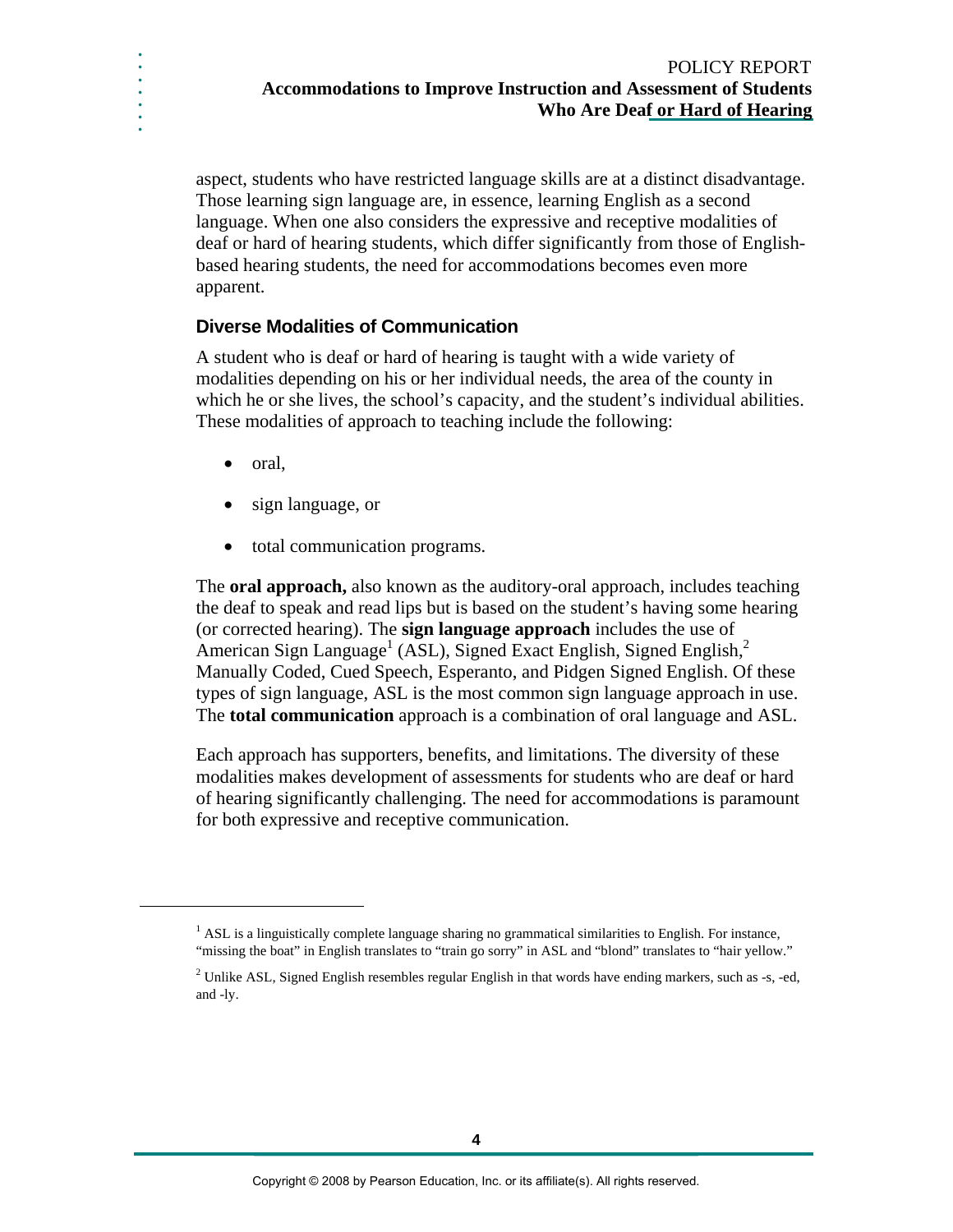Although we can use a variety of methods to communicate face to face, we use English for reading and writing because there is not an accepted written language for ASL. Further, grammar and structure differ for those students who use ASL compared with how English is taught in schools for the general population.

### **Deficient Reading Skills**

**. . . . . . .**

> With the lack of ease of access to English that many of these students face, students who are deaf or hard of hearing lag behind general education students in reading and mathematics—but especially in reading. Typically, students who are deaf/hard of hearing are several years behind their general education peers. For example, students in the eighth grade tend to function at the third or fourth grade level in reading (Traxler, 2000). Because reading is auditorily based, learning to read is especially problematic for the deaf and the hard of hearing.

### **Culturally-Related Experiential Differences**

Hearing loss and deafness are more than functional issues—they are cultural as well. The use of sign language as well as other cultural elements sets students who are deaf or hard of hearing apart from general education students (Moores, 2002). This difference occurs because, "in general, students with significant hearing loss encounter great difficulty in comprehending and using the English language than do their peers" (Luetke-Stahlman, 1998, p. 316). Further, deaf children may begin to learn to read in the same ways as their hearing peers do, but "literacy development typically does not proceed at a pace considered average for hearing students" (Schirmer, 2001, p. 74).

#### **Test Validity and Reliability in High-Stakes Assessment**

With the advent of universal design, more and more states and test developers are considering the needs of students who are deaf or hard of hearing, specifically their needs regarding item development, test construction, and accommodations. The *Standards for Educational and Psychological Testing* (AERA, APA, and NCME, 1999) has long addressed the issues of bias and sensitivity. However, few states include students who are deaf or hard of hearing in standardization research studies during the development of assessments, or too few students are included in studies because of low incidence. This situation, along with the issues mentioned above, has an impact on the assessment of students who are deaf or hard of hearing.

#### **Accommodations to Improve Instruction, Learning, and Assessment**

The 2004 reauthorization of IDEA contains the mandate that all children with disabilities should participate in statewide and district-wide assessments. It states that "children with disabilities are included in general state and district-wide assessment programs with appropriate accommodations, where necessary"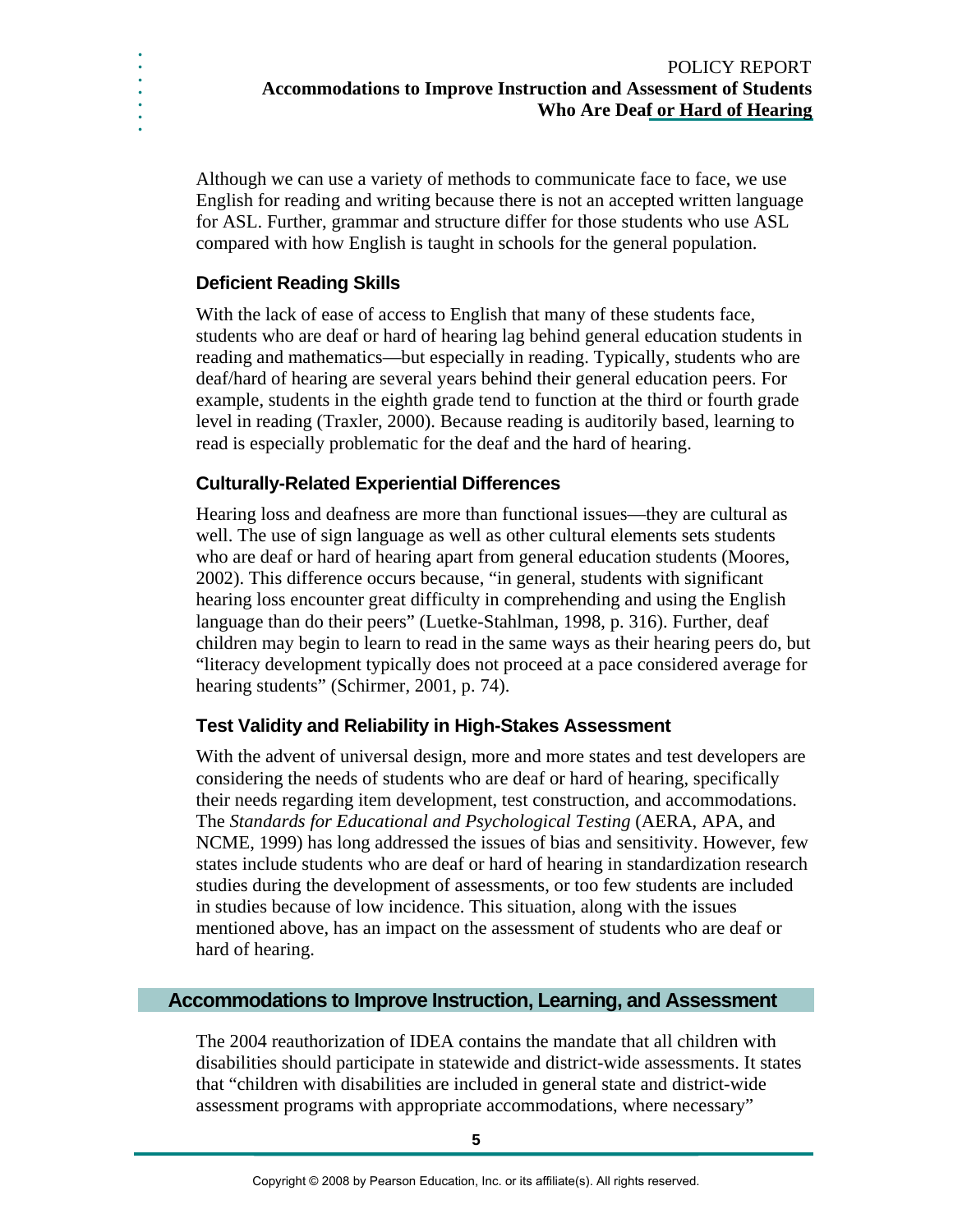(IDEA, 2004, p. 118). The legislation does not clarify what "appropriate" means. Furthermore, the legislation and common practice use the term "accommodations" interchangeably.

#### **How Accommodations and Modifications Differ**

**. . . . . . .**

> The term "accommodation" has been used interchangeably with the term "modification," and there is a lack of consensus as to their formal meaning (Thurlow, Hurley, Spicuzza, and El Sawaf, 1996). That is, what is deemed an accommodation in one state may be considered a modification in another. In an attempt to clarify the two concepts psychometrically, Hollenbeck, Tindal, Harniss, and Almond (1999) built on the theories of Phillips (1993, 1994) to define the two as separate and distinct concepts.

**Accommodations** are changes made in the test presentation or response method so that students can demonstrate what they know about the content without changing the construct of the content being measured, the grade level, or the performance requirements. Phillips (1994) also posited that there must be a differential boost or differential access. Fuchs (1999) noted that an accommodation is justified when students with disabilities perform higher because of the test alteration than students without disabilities receiving the same alteration.

**Modifications** are defined as a change in the test (how it is given, completed, or what construct is being measured) that works equally well for all students. The resulting modified score would not be interpreted in the same way as a score would be when the test is given under standardized conditions. A frequently used example concerns a case in which the general population student is asked to read a passage by himself/herself and then answer questions about the story. A modification would be that the story is read aloud to the child, which changes the construct from silent reading comprehension to a listening comprehension measure.

Frequently, confusion arises in making the distinction between which changes made to an assessment qualify as accommodations and which changes qualify as modifications. A major source of this confusion is the policy differences between states. For example, some states allow students who are deaf or hard of hearing to sign their answers, whereas other states do not. Some states may allow a student to be administered the assessment with a computer, but other states may consider this change to be a modification of the construct being measured by the assessment. Typically, the decision of whether a change is considered an accommodation or a modification depends on the importance of reading and decoding in the construct being measured. Some states decide that the student has to read the test; other states agree that the student may have the passage signed to him/her, if necessary. Every state sets its own policy on these issues. Another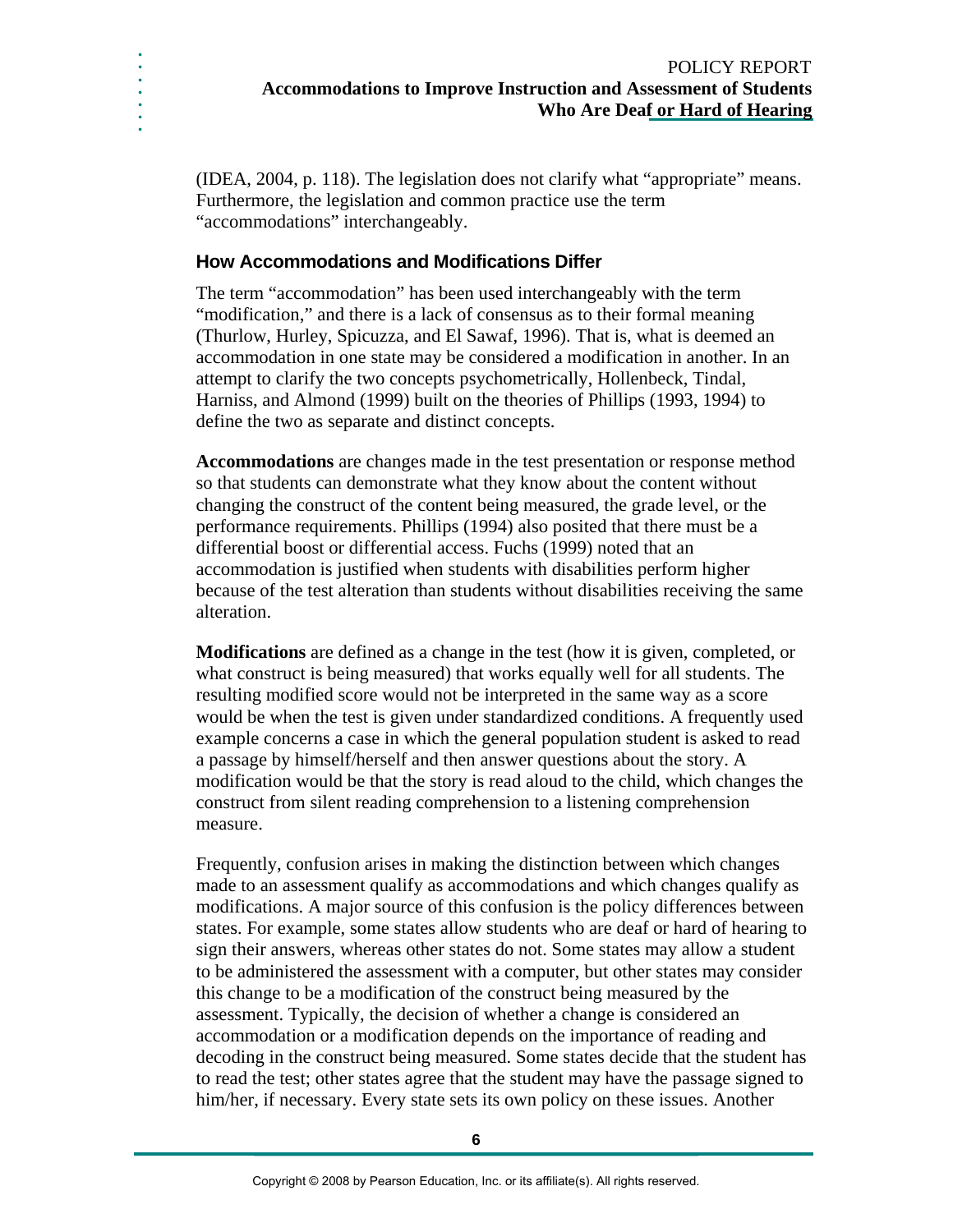source of confusion is IDEA 2004, which uses the terms interchangeably. Regardless, the definitions given above are the ones used psychometrically.

#### **Selecting Accommodations and Modifications**

**. . . . . . .**

> Currently, members of the Individualized Education Plan (IEP) committee are charged with determining the accommodation(s) or modification(s) that a student with a disability requires and may use during classroom instruction and assessments. Often, the decisions are made without adequate training of the IEP team members. Further, there is a lack of consistency in selection of accommodations/modifications from school to school and district to district. To rectify this situation, the U.S. Department of Education has charged each state with developing a decision-making model that provides a prescriptive approach for choosing appropriate accommodations and modifications, and requires training for administrators and teachers in utilizing the approach. A major challenge is for each state to create a decision-making model/process that helps IEP team members decide which is appropriate—an accommodation (testing alterations that are based on the needs of the child) of modifications (testing alterations that change the content or performance level of what is being assessed). Another challenge is for IEP teams to know whether a particular accommodation works for a specific student.

> Yet another challenge is that the effect of the accommodation must be empirically measured to meet the technical standards of NCLB. The burden of providing evidence falls on each state. Hence, it is important to use the psychometric definitions of accommodations and modifications.

#### **Defining Accommodations for Students Who Are Deaf or Hard of Hearing**

Pearson Education, Inc. (Pearson) has defined accommodations in concordance with Tindal and Fuchs (1999) as "changes in standardized assessment conditions to 'level the playing field' for students by removing the construct-irrelevant variance created by their disabilities. Valid accommodations produce scores for students with disabilities that measure the same attributes as standard assessments measured in non-disabled students" (p. 7).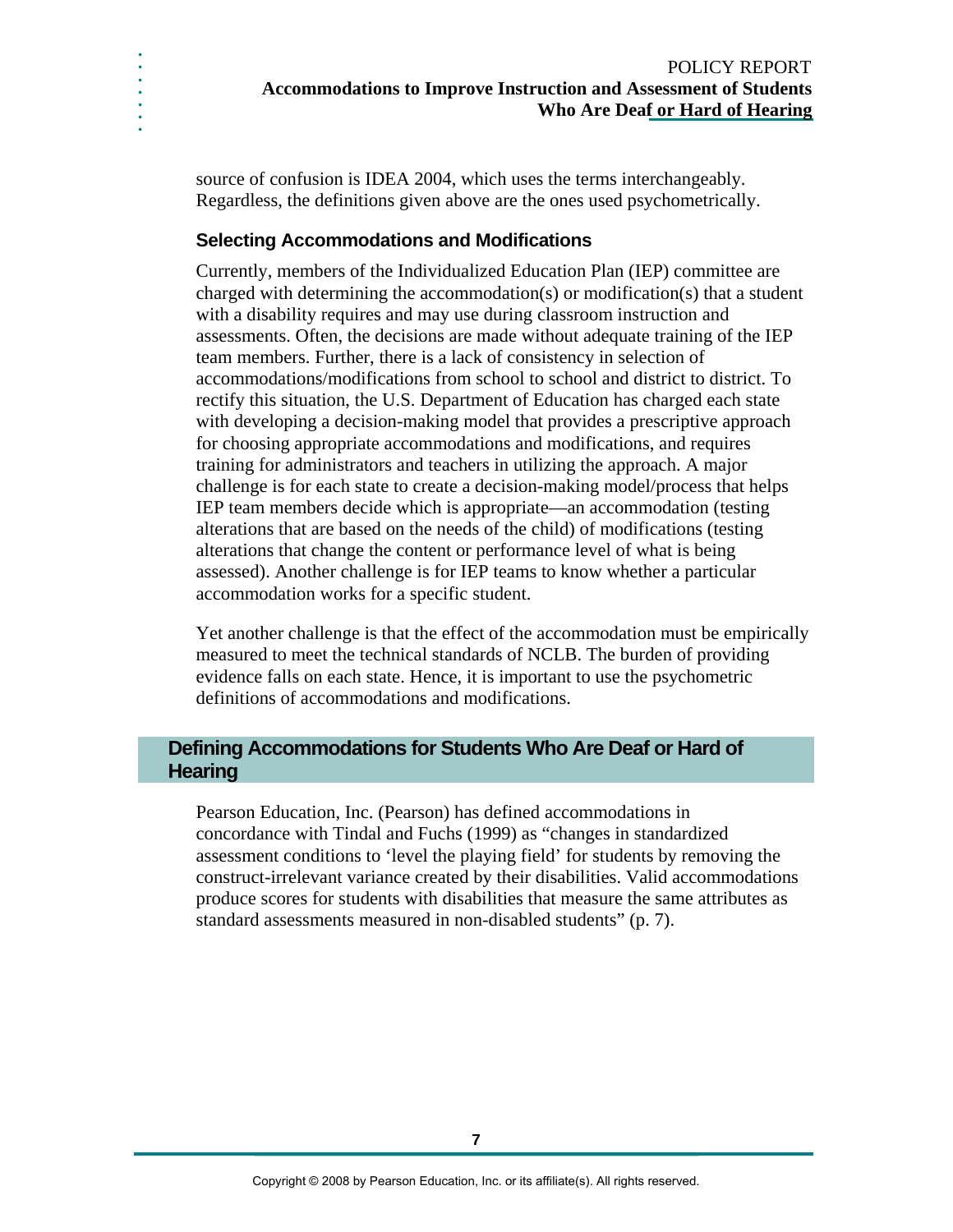#### **Pearson's Accommodations Taxonomy**

**. . . . . . .**

 $\overline{a}$ 

Pearson uses the accommodations taxonomy listed below, which was developed by the University of Minnesota National Center on Educational Outcomes (NCEO). Pearson has modified the taxonomy of timing/scheduling, setting, and administration as indicated by the footnotes.

| Timing/Scheduling <sup>3</sup> | Changes to when the assessment is given                |  |
|--------------------------------|--------------------------------------------------------|--|
| Setting <sup>4</sup>           | Changes to where the assessment is given               |  |
| Administration <sup>4</sup>    | Changes to how the assessment is given                 |  |
| <b>Presentation Format</b>     | Changes to how the assessment is given                 |  |
| <b>Response Format</b>         | Changes to how a student responds to the<br>assessment |  |
| Other                          | Use of dictionaries/word lists/glossaries              |  |

#### **An Empirical Basis for Defining Accommodations**

In addition to using the taxonomy of accommodations, Pearson has utilized Tindal's (Tindal and Fuchs, 1999) classification of research approaches to examine the validity of test accommodations. The approaches are classified as descriptive, comparative, or experimental.

**Descriptive Approach.** With a descriptive approach, accommodations are analyzed logically to consider the disability along with the characteristic of the assessment. According to Tindal and Fuchs (1999), large print is considered to be valid for a student with visual disabilities because it allows access to printed information and lets the student demonstrate what he or she knows by preserving the meaningfulness of the measured content (p. 9).

**Comparative Approach.** With this approach, extant databases containing test scores are analyzed to gain insight into how accommodations may affect students with disabilities. Koretz (1997) and Koretz and Hamilton (1999) used this

<span id="page-7-0"></span><sup>&</sup>lt;sup>3</sup> NCEO separates Timing and Scheduling, whereas Pearson combines them.

<span id="page-7-1"></span><sup>&</sup>lt;sup>4</sup> NCEO combines Setting and Administration, whereas Pearson separates them.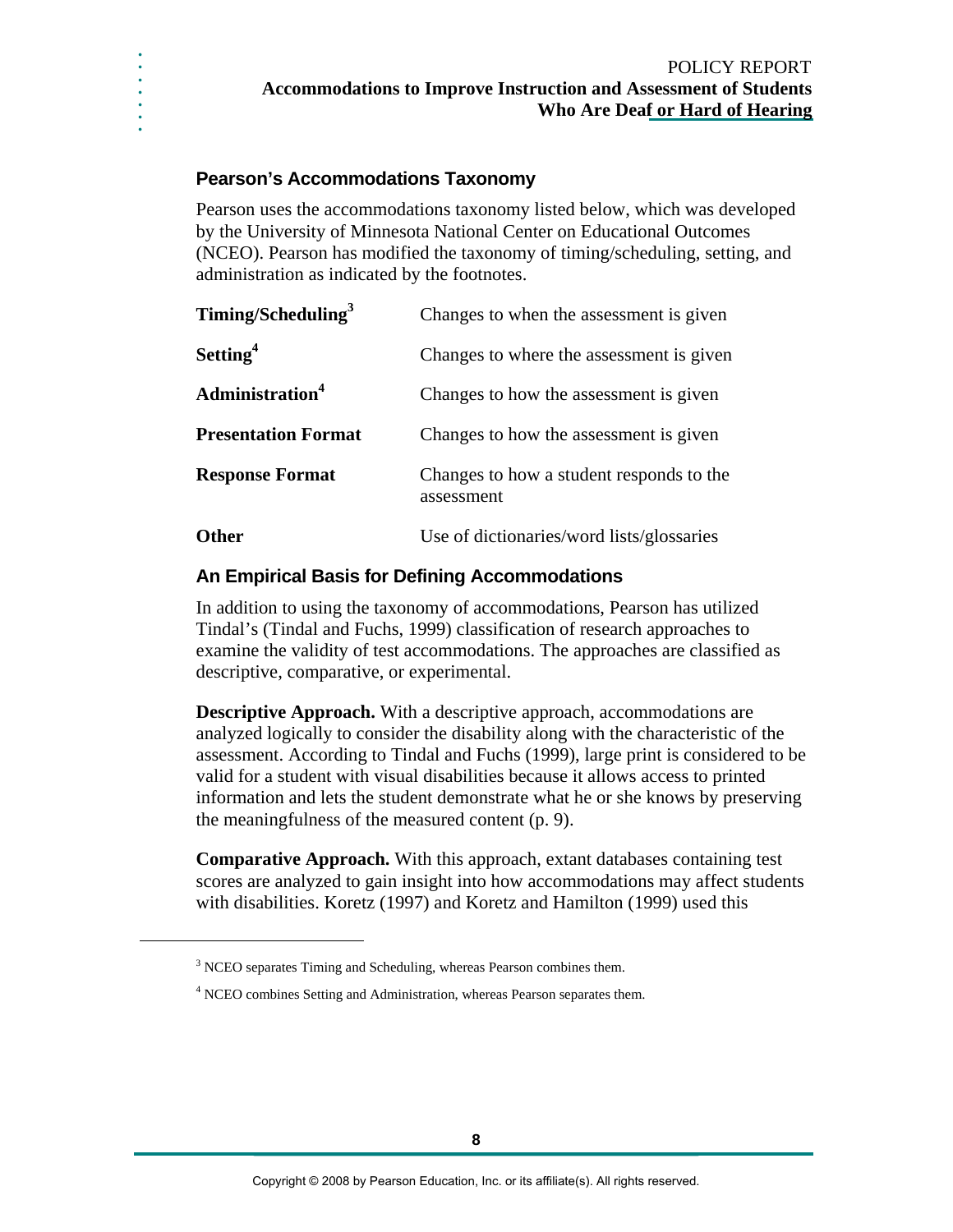#### POLICY REPORT **Accommodations to Improve Instruction and Assessment of Students Who Are Deaf or Hard of Hearing**

approach. Both studies indicated that accommodations, at times, overestimated the academic competence of students with disabilities (Tindal and Fuchs, 1999, p. 10). Pearson has utilized this method of data review. Although the methodology permits interesting insights into the effects of accommodations, the approach often leaves unanswered important questions about the validity of specific accommodations.

**. . . . . . .**

> **Experimental Approach.** In this approach, the effects of accommodations are examined with controlled research designs, which examine effects for students with and without disabilities, with and without accommodations (Tindal and Fuchs, 1999). Pearson reviewed the studies reported in Tindal and Fuchs (1999), Elliott (2001), Koretz and Hamilton (1999), and Thurlow, Elliott, and Ysseldyke (1998). In addition, Pearson is in the process of developing and conducting similar studies.

#### **Valid Accommodations for Students Who Are Deaf or Hard of Hearing**

When students who are deaf or heard of hearing use the following accommodations, the administration of the assessment to them is considered standard. In this situation, the scores that they receive from the assessment are considered to be valid and can be aggregated with those of general population students. Accommodations should be used in classroom instruction prior to testing to ensure that the construct measured is the content area rather than the student's ability to use the accommodation. Based on available evidence, most of the accommodations listed in [Table 1](#page-9-0) are considered to be "incidental to the construct intended to be measured by the test" (AERA, APA, and NCME, 1999, p. 101).

Note that in [Table 1,](#page-9-0) when states differ on whether the change is an accommodation or modification (depending on the construct measured), both the "Standard Administration" and the "May Change Construct Measured" columns are marked.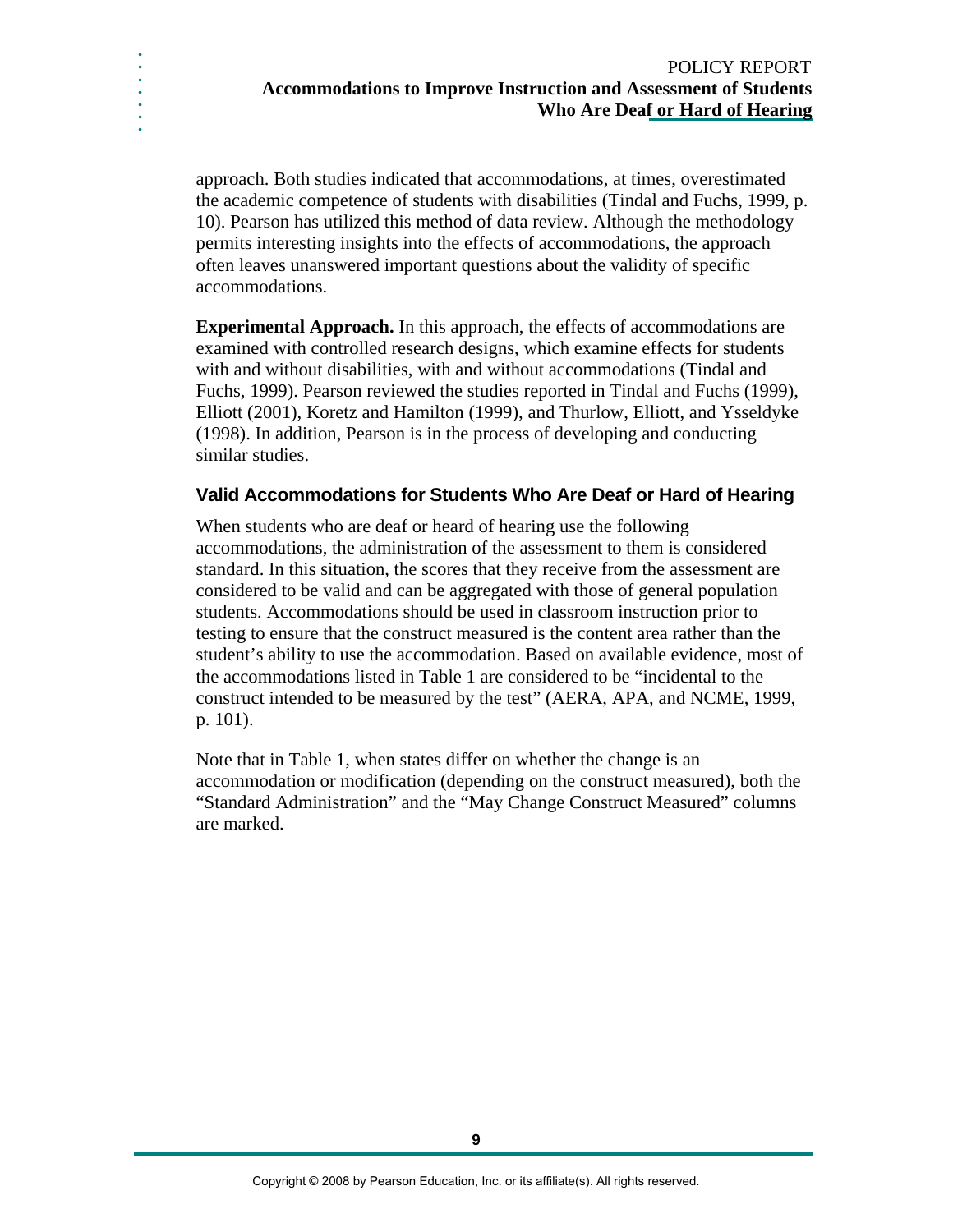| <b>Accommodations</b>                                                                                                                                     | <b>Standard</b><br><b>Administration</b> | <b>May Change</b><br><b>Construct</b><br><b>Measured</b> |
|-----------------------------------------------------------------------------------------------------------------------------------------------------------|------------------------------------------|----------------------------------------------------------|
| <b>Time/Scheduling</b>                                                                                                                                    |                                          |                                                          |
| Breaks between subtests                                                                                                                                   | $\mathbf{X}$                             |                                                          |
| Time of day most beneficial to<br>students                                                                                                                | $\mathbf X$                              |                                                          |
| Frequent breaks within a subtest                                                                                                                          | $\mathbf X$                              |                                                          |
| <b>Setting</b>                                                                                                                                            |                                          |                                                          |
| Test in a small group                                                                                                                                     | $\mathbf X$                              |                                                          |
| Test individually                                                                                                                                         | $\mathbf{X}$                             |                                                          |
| Test in a regular classroom                                                                                                                               | $\mathbf{X}$                             |                                                          |
| Home/hospital setting<br>$\bullet$                                                                                                                        | $\mathbf X$                              |                                                          |
| <b>Environmental modifications:</b><br>special lighting, adaptive<br>furniture, noise buffers, carrels,<br>special location with minimal<br>distractions. | $\mathbf X$                              |                                                          |
| Change location to increase<br>physical access (minimize noise)                                                                                           | $\mathbf X$                              |                                                          |
| Change location to reduce<br>distractions                                                                                                                 | $\mathbf X$                              |                                                          |
| Administration<br>Sign language (ASL, cued speech)<br>for directions only<br>Audio amplification devices<br>$\bullet$                                     | $\mathbf X$                              |                                                          |
| (hearing aids, FM systems,<br>cochlear implants) for directions<br>only                                                                                   | $\mathbf X$                              |                                                          |
| Use of an interpreter for directions<br>only                                                                                                              | $\mathbf X$                              |                                                          |
| <b>Presentation Format</b>                                                                                                                                |                                          |                                                          |
| Repeating directions                                                                                                                                      | $\mathbf X$                              | $\mathbf X$                                              |

#### <span id="page-9-0"></span>**Table 1. Assessment Accommodations for Students Who Are Deaf or Hard of Hearing**

**. . . . . . .**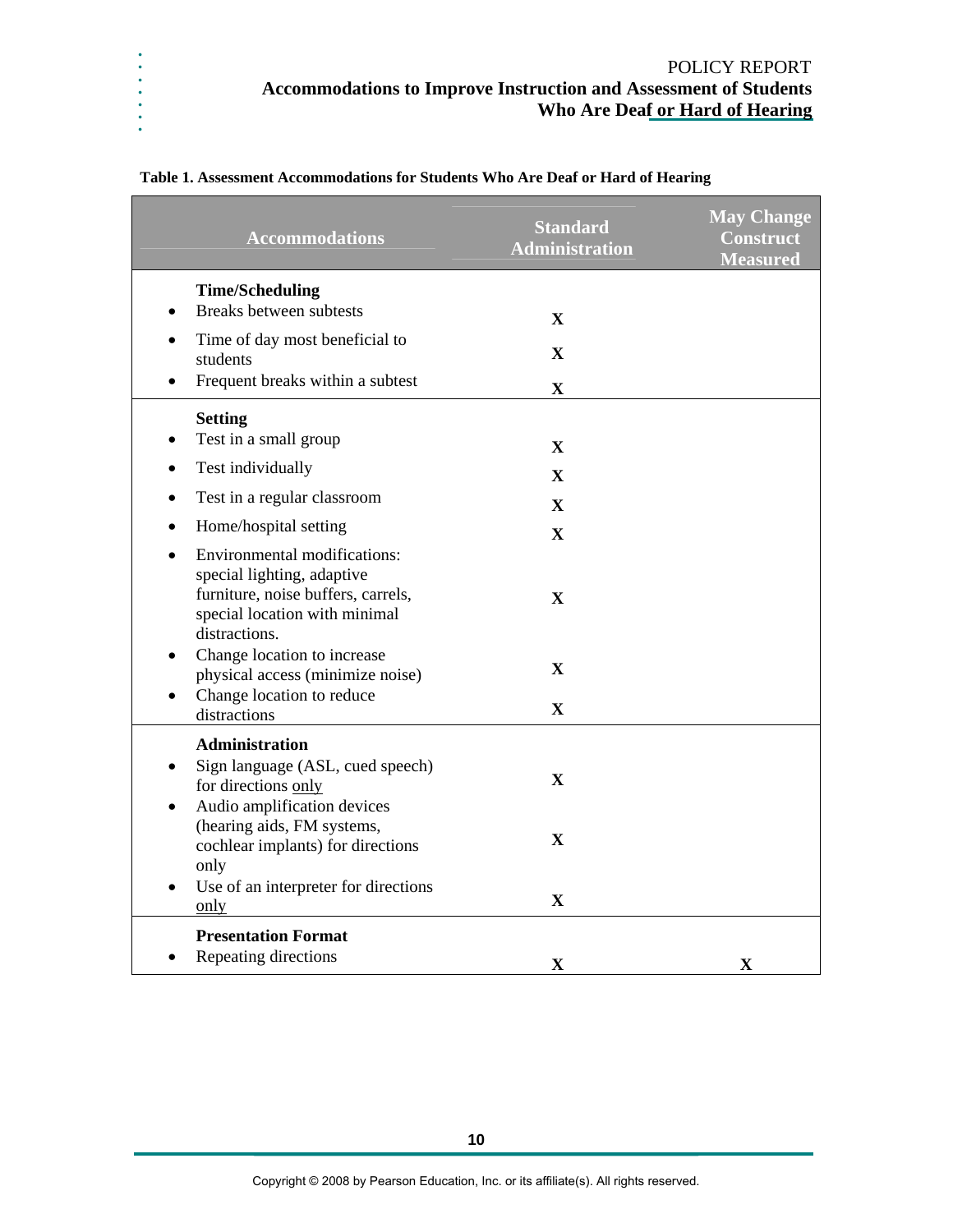**. . . .** 

**. . .**

| <b>Accommodations</b>                                                                                                                                                   | <b>Standard</b><br><b>Administration</b> | <b>May Change</b><br><b>Construct</b><br><b>Measured</b> |
|-------------------------------------------------------------------------------------------------------------------------------------------------------------------------|------------------------------------------|----------------------------------------------------------|
| Simplifying directions<br>$\bullet$                                                                                                                                     | X                                        | $\mathbf X$                                              |
| Audio amplification devices<br>٠                                                                                                                                        | $\mathbf X$                              |                                                          |
| Calculator with programming<br>٠<br>capability disabled (allowed for<br>mathematics problem solving at<br>some grade levels)                                            | X                                        |                                                          |
| Amplified audio recordings/audio<br>٠<br>(except on decoding and reading<br>comprehension)                                                                              | $\mathbf X$                              |                                                          |
| Video or streaming video of sign<br>٠<br>language (any type), except for<br>decoding and reading<br>comprehension tests<br>DVD with video or without video<br>$\bullet$ | X                                        |                                                          |
|                                                                                                                                                                         | $\mathbf X$                              | X                                                        |
| Amplified audio recordings/audio<br>$\bullet$                                                                                                                           |                                          | $\mathbf X$                                              |
| Video or streaming video of sign<br>$\bullet$<br>language (any type)                                                                                                    |                                          | $\mathbf X$                                              |
| <b>Response Format</b>                                                                                                                                                  |                                          |                                                          |
| Visual aids (graph paper,<br>٠<br>templates, rulers)                                                                                                                    | X                                        |                                                          |
| Special pencil, pen, pencil grip<br>٠                                                                                                                                   | $\mathbf X$                              |                                                          |
| Auditory aids<br>٠                                                                                                                                                      | $\mathbf X$                              |                                                          |
| Nu Vue-Cue (cued speech<br>٠<br>approach)<br>Use of approach used by student                                                                                            | $\mathbf X$                              |                                                          |
| (e.g., auditory, visual, ASL,<br>Signed English)                                                                                                                        | $\mathbf X$                              |                                                          |
| Response in sign language with a<br>scribe                                                                                                                              | X                                        | X                                                        |
| Computer-administered testing                                                                                                                                           |                                          | $\mathbf X$                                              |
| <b>Other</b>                                                                                                                                                            |                                          |                                                          |
| Augmentative, assistive, or<br>adaptive technology                                                                                                                      | $\mathbf X$                              | $\mathbf X$                                              |
| Computer-based testing*                                                                                                                                                 | $\mathbf X$                              | X                                                        |
| Computer-assisted testing*                                                                                                                                              | $\mathbf X$                              | $\mathbf X$                                              |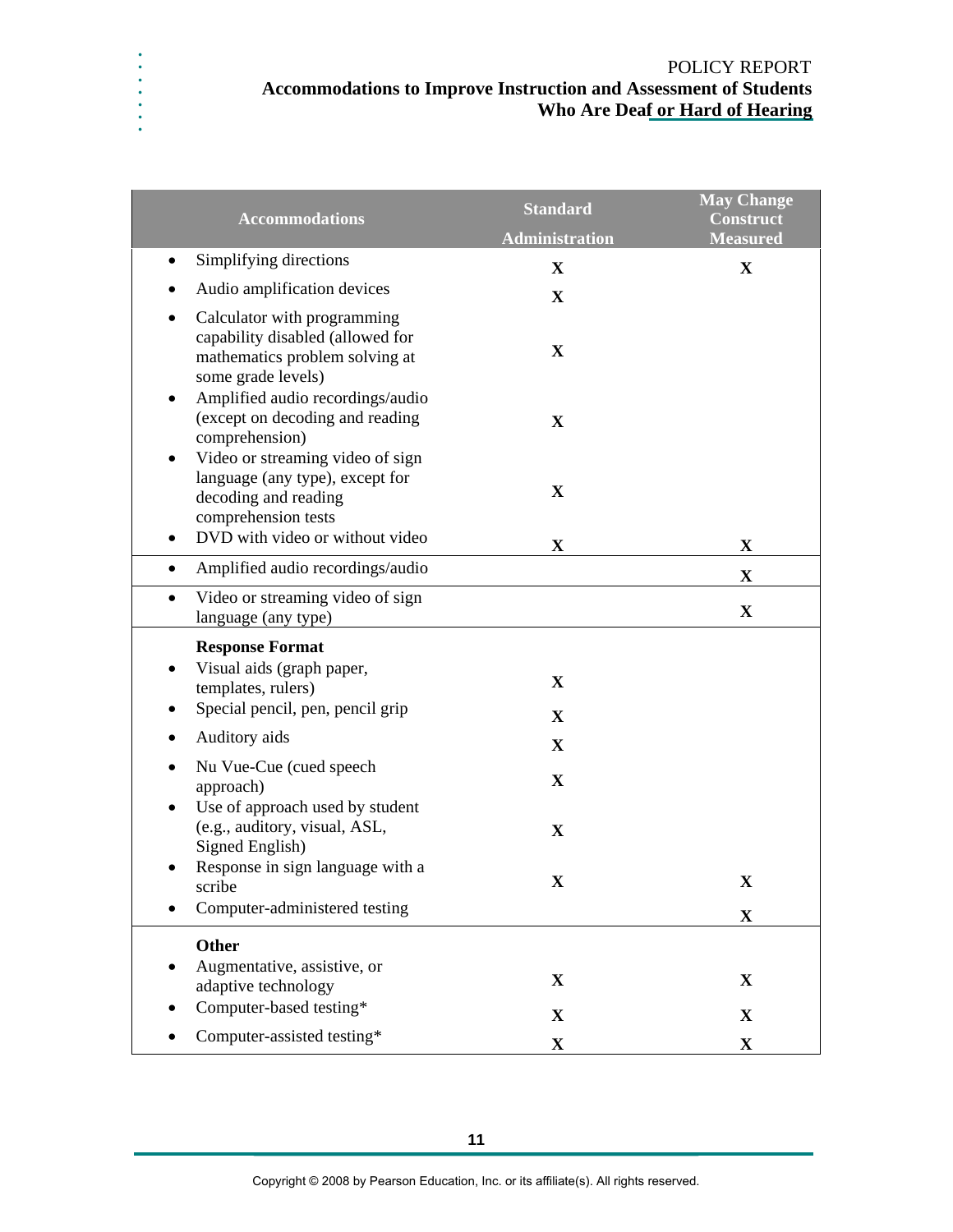## **Notes on Presentation Format Accommodations for Students Who Are Deaf or Hard of Hearing**

**. . . . . . .**

 $\overline{a}$ 

Over the years, the Gallaudet Research Institute has developed tips for administering assessments to students who are deaf or hard of hearing.<sup>[5](#page-11-0)</sup> The following material is from the Administration Procedures for the *Stanford Achievement Test Series*, 9<sup>th</sup> Edition.

Many deaf and hard of hearing students do poorly on achievement tests, not because they lack skills necessary to make correct test item responses, but because they do not understand the tasks that they are required to perform. Communicating the intent of the tasks required for the tests is of paramount importance.

The method of communication to be used in the administration of the test is the method normally used in the instructional context with the students being tested (e.g., speech only, a combination of speech and signs, sign only, etc.). Throughout the directions for administering at each test level, directions such as "say," "dictate," "listen carefully," "read," etc., are meant to be interpreted within the context of this "usual method" of communication used with the students being tested.

Although flexibility is allowed in communicating the test instructions to students, they do not alter the individual test items in any way. Thus, you should not give individual assistance to students after the testing has begun. For dictated subtests, you should try to stay as close as possible to the format of the item as it is presented in the teacher's directions.

The following comments will alert you to some of the important issues related to administering dictated subtests (some of these comments pertain only to situations in which signs are used as the mode of communication).

- In dictated spelling tests, do not fingerspell the target word.
- Certain words and phrases, used mainly in the mathematics items, may cause special problems for students who are deaf or hard of hearing. These words and phrases may include the following:

<span id="page-11-0"></span> $<sup>5</sup>$  Accommodations for administration are a major heading in NCEO's taxonomy, presented in Table 1.</sup>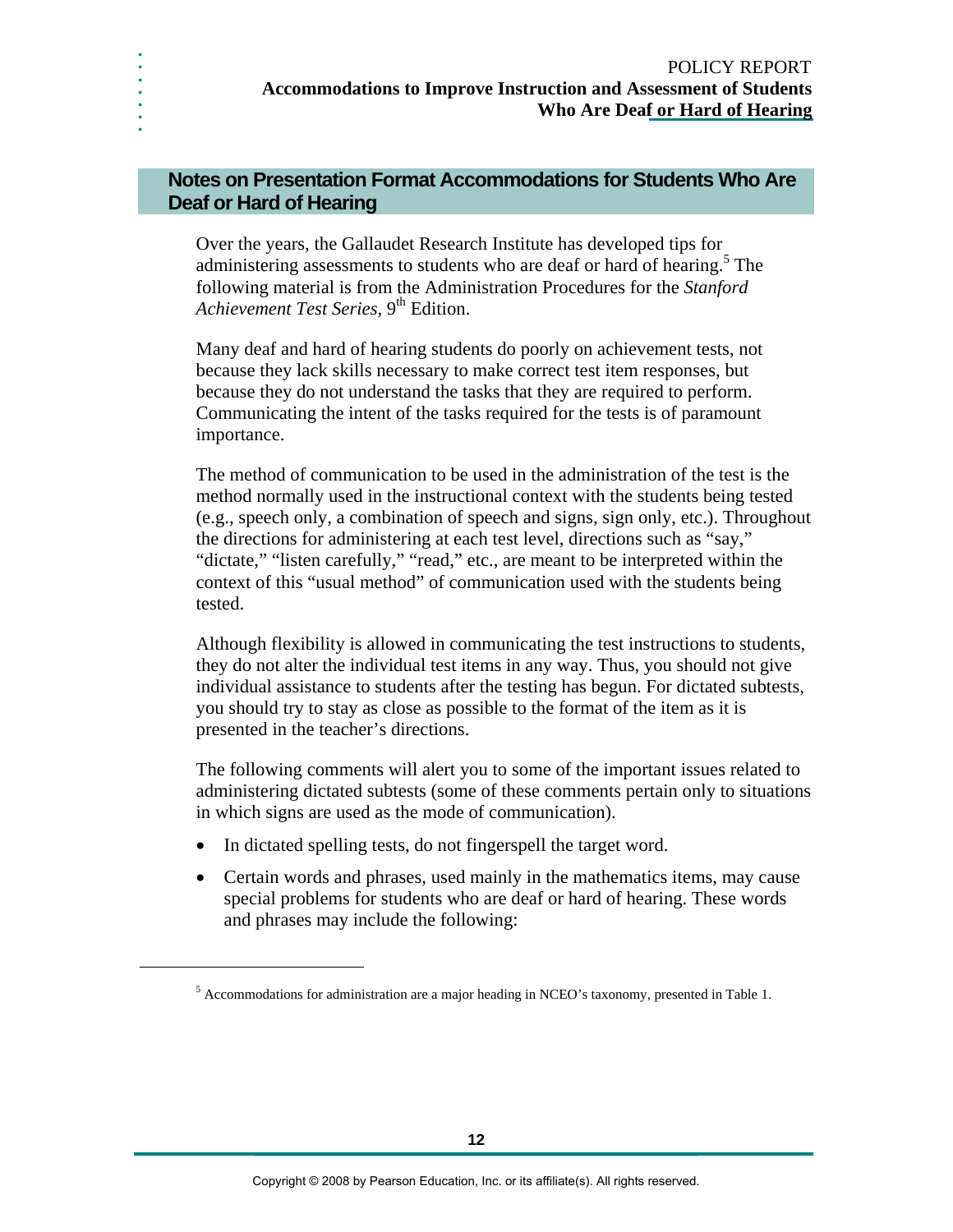- o "left" or "left over" (e.g., "How many are left?")
- o "many more" (e.g., "How many more?")
- o "odd number," "family of facts," etc.

**. . . . . . .**

> When previewing the test, you should consider carefully how these concepts will be best communicated to your students.

- It is recommended that for the mathematics tests—and for other subtests with a special vocabulary—the teacher of that subject administers the test.
- Verb tense is a potential source of confusion in dictated items. Understanding a time sequence may be important to solving a problem. For example, in the following item, the understanding of tense is crucial to the understanding of the problem:

*Jane's cat had 5 kittens. Jane gave 3 kittens away. How many kittens does Jane have now?* 

Here again, you should consider carefully how to communicate these test items.

- Some dictated test items contain words in the item stems which, if signed, reveal the correct answer to the student. This situation is especially true in mathematics problem solving tests. Words such as "circle," "triangle," and "square" should be communicated in such a way that they do not reveal the correct answer.
- Technical terms, such as words that refer to the metric system—e.g., "millimeter," "grams," "liter," etc.,—should also be communicated in such a way that they do not reveal the correct answer.
- Idioms, figures of speech, and metaphorical expressions appear occasionally throughout dictated items. These expressions are commonly understood by hearing children at very young ages, but they may not be familiar to students who are deaf or hard of hearing. These items need to be presented in a way that ensures that the students understand the idiomatic content of the expressions.

In a dictated mathematics test, there are long sentences with subordinate clauses and phrases. One must consider carefully how these relationships might be best communicated to the students using the mode which they normally use (i.e., ASL, Signed English).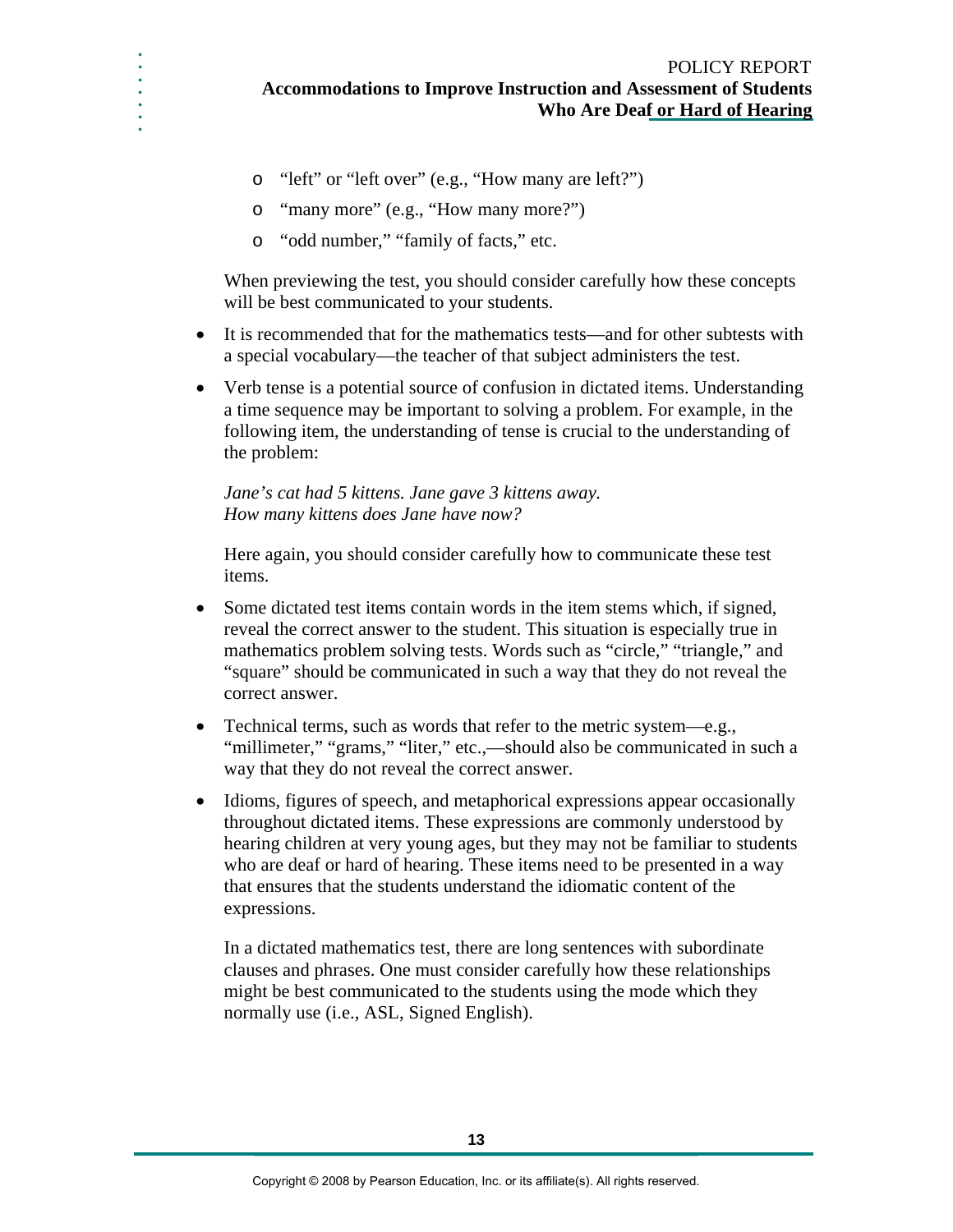#### **Summary**

**. . . . . . .**

> Assessing students who are deaf or hard of hearing has significant challenges in addition to the ones associated with testing in general. Confounding factors for testing students who are deaf or hard of hearing include proficiency in English, the test administrator's knowledge of the approach the student uses to communicate, and the communication skill level of the test taker.

> Accommodations are a way of leveling the playing field on high-stakes assessments. If chosen wisely, accommodations provide students with access to showing what they know without affecting the validity of the test results. This article recommends teacher training and accommodations of students who are deaf or hard of hearing.

#### **References**

- American Educational Research Association (AERA), American Psychological Association (APA), & National Council on Measurement in Education (NCME). (1999). *Standards for educational and psychological testing.* Washington, DC: Author.
- Case, B.J. (2003). *Accommodations on Stanford 10 for students with disabilities.* San Antonio, TX: Pearson Education, Inc.
- Elliott, S. N. (2001). Including students with disabilities in assessments. *ECE Today, 8*(3).
- Fuchs, L.S. (1999, April). *Curriculum-based measurement: Updates on its applications in standards-based assessment systems.* Charlotte, NC: Council for Exceptional Children.
- Gordon, R. P., & Stump, K. (1996). Assessment of individuals with hearing impairments: Equity in testing procedures and accommodations. *Measurement and Evaluation in Counseling and Development, 29*(2), 111–118.
- Hollenbeck, K., Tindal, G., Harniss, M., & Almond, P. (1999). *The effect of using computers as an accommodation in a statewide writing test.* Eugene, OR: University of Oregon, Behavioral Research and Testing.
- The Individuals with Disabilities Education Act of 2004. Pub. L. No. 108-446, §612, 2686 Stat. 118 (2004). Retrieved from http://frwebgate.access.gpo.gov/cgibin/getdoc.cgi?dbname=108\_cong\_public\_laws&docid=f:publ446.108 on October 25, 2005.